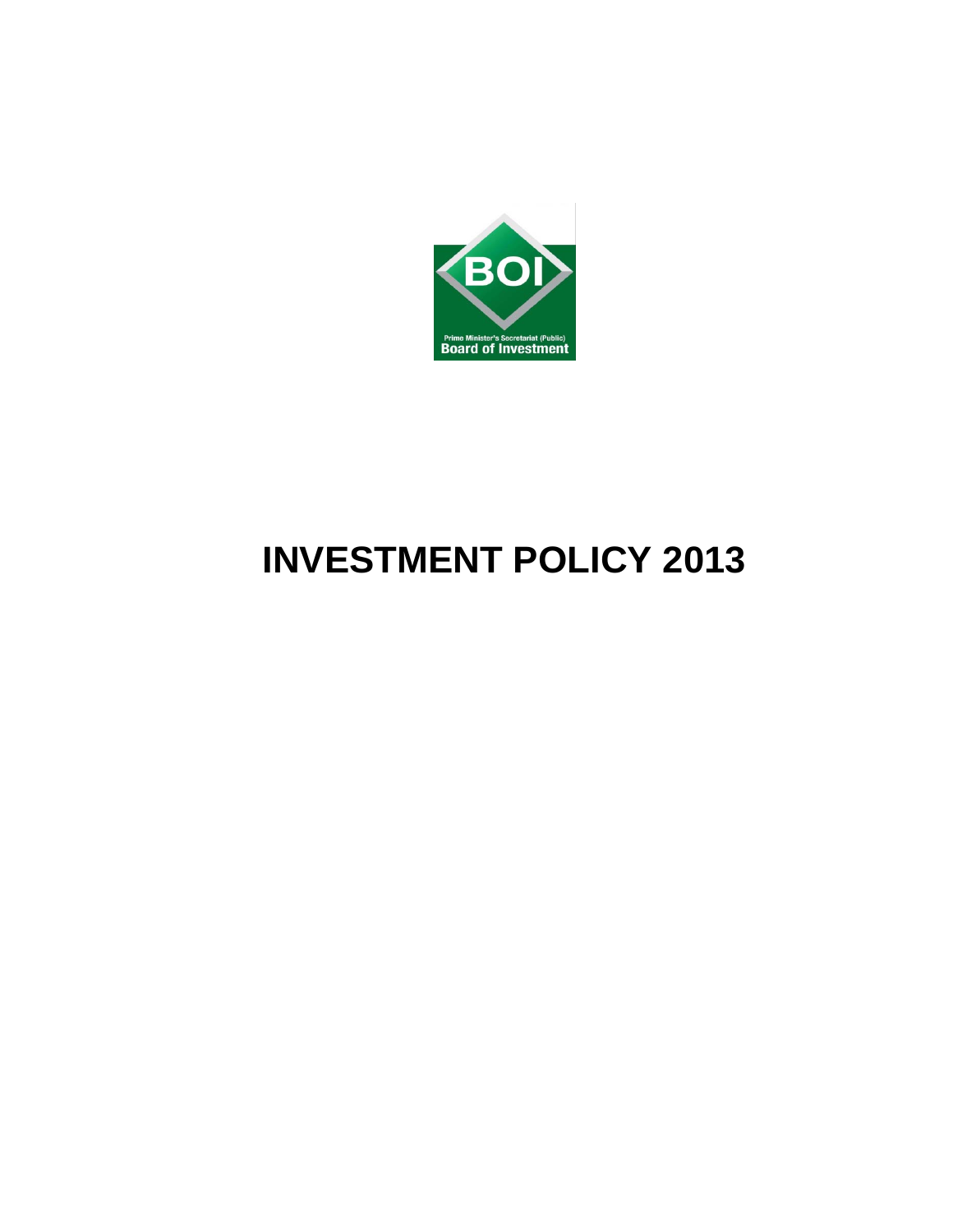# **Subject** Page(s) **I. INTRODUCTION** 5 1.1 Investment Liberalization in Pakistan 5 1.2 Evolutionary Enhancement of 1997 Investment Policy 5 1.3 Goal of Investment Policy 2013 5 1.4 Guiding Principles 6 1.4 (a) Reducing the cost of doing business in Pakistan 6 1.4 (b) Reducing the processes of doing business (one-window operations) 6 1.4 (c) Ease of doing businesses with creation of industrial clusters and Special Economic Zones (SEZs) 7 1.4 (d) Linkages of trade, industrial and monetary policies for greater convergence 7 1.5 Creation of Special Economic Zones throughout the Country 7 1.6 Approach of the Investment Policy **8** 8 a) From comparative advantage to competitive advantage  $\sim$  8 b) Intergovernmental and Interagency Context 8 **II. LIBERAL INVESTMENT REGIME 10 10** 2.1 Free Entry for Foreign Investors10 2.2 Ease of Registration and Entry 10 2.3 Flexibility in Financial Procedures 11 2.4 Flexibility in Land and Real Estate Procedures 12 2.5 Agriculture Policy 12

# **TABLE OF CONTENTS**

2.8 Small & Medium Sized Enterprises 13

2.6 Pioneer Industry 2.6 2.6 Pioneer Industry 2.6 2.6 Pioneer Industry 2.6 Pioneer Industry 2.6 2.13

2.7 Sector Specific Policies 13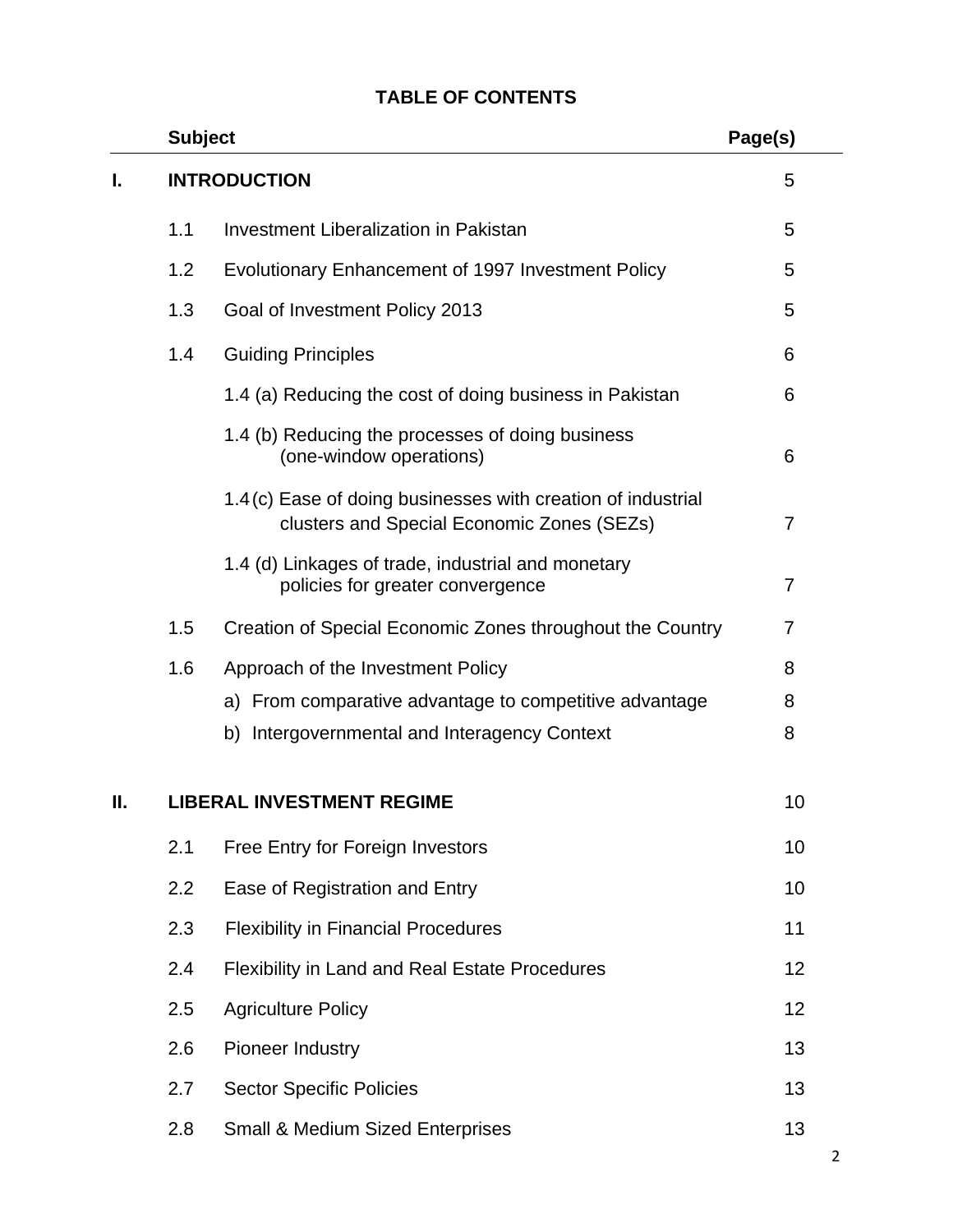| VI  |                                                | <b>STRATEGIZING THE POLICY FOR IMPLEMENTATION</b><br><b>AND DEVELOPMENT</b> | 21 |
|-----|------------------------------------------------|-----------------------------------------------------------------------------|----|
|     | 5.3                                            | <b>Women Entrepreneurs</b>                                                  | 20 |
|     | 5.2                                            | Pakistani Diaspora                                                          | 20 |
|     | 5.1                                            | <b>Visa Facilitation</b>                                                    | 20 |
| V.  | <b>FACILITATION</b>                            |                                                                             | 20 |
|     | 4.3                                            | Incentive/ Exemption/ Policy Package                                        | 19 |
|     | 4.2                                            | Salient Features of SEZ Act 2012                                            | 18 |
|     | 4.1                                            | <b>SEZ Policy</b>                                                           | 18 |
| IV. | <b>ESTABLISHMENT OF SPECIAL ECONOMIC ZONES</b> |                                                                             |    |
|     | 3.4                                            | <b>Intellectual Property Rights Protection</b>                              | 16 |
|     | 3.3                                            | <b>Enhancement of Physical Security</b>                                     | 16 |
|     | 3.2                                            | Right to due process of Law                                                 | 16 |
|     | 3.1                                            | <b>Investor Rights</b>                                                      | 15 |
| Ш.  | <b>INVESTMENT PROTECTION</b>                   |                                                                             |    |
|     | 2.10                                           | Research and Human Resource Development                                     | 14 |
|     | 2.9                                            | Alternate and Renewable Energy                                              | 13 |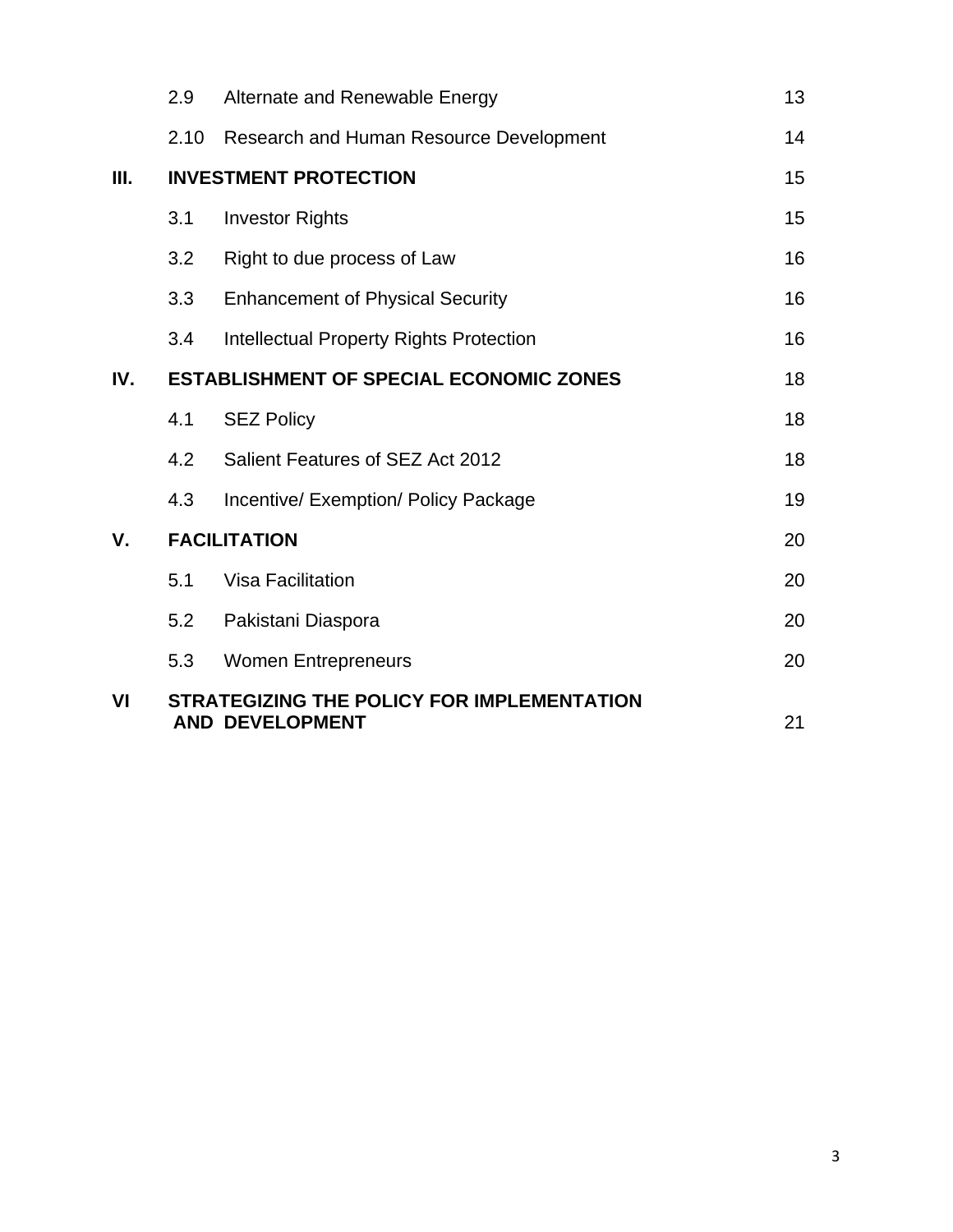## **ABBREVIATION**

| <b>AEDB</b> | Alternate Energy Development Board             |
|-------------|------------------------------------------------|
| <b>ARE</b>  | Alternate and Renewable Energy                 |
| <b>BCO</b>  | <b>Banking Companies Ordinance</b>             |
| <b>BITs</b> | <b>Bilateral Investment Treaties</b>           |
| <b>BOA</b>  | <b>Board of Approvals</b>                      |
| <b>BOI</b>  | <b>Board of Investment</b>                     |
| <b>BVL</b>  | <b>Business Visa List</b>                      |
| <b>CAF</b>  | <b>Corporate Agriculture Farming</b>           |
| <b>ECC</b>  | <b>Economic Coordination Committee</b>         |
| <b>FDI</b>  | <b>Foreign Direct Investment</b>               |
| GoP         | Government of Pakistan                         |
| IA          | <b>Implementation Agreement</b>                |
| <b>IPAs</b> | <b>Investment Promotion Agencies</b>           |
| <b>IPO</b>  | <b>Intellectual Property Organization</b>      |
| <b>IPRs</b> | <b>Intellectual Property Rights</b>            |
| <b>MIGA</b> | Multilateral Investment Guarantee Agency       |
| <b>PPD</b>  | <b>Public Private Sector Dialogue</b>          |
| <b>SBP</b>  | <b>State Bank of Pakistan</b>                  |
| <b>SECP</b> | Securities and Exchange Commission of Pakistan |
| <b>SEZs</b> | <b>Special Economic Zones</b>                  |
| <b>SMEs</b> | Small and Medium Sized Enterprises             |

\*\*\*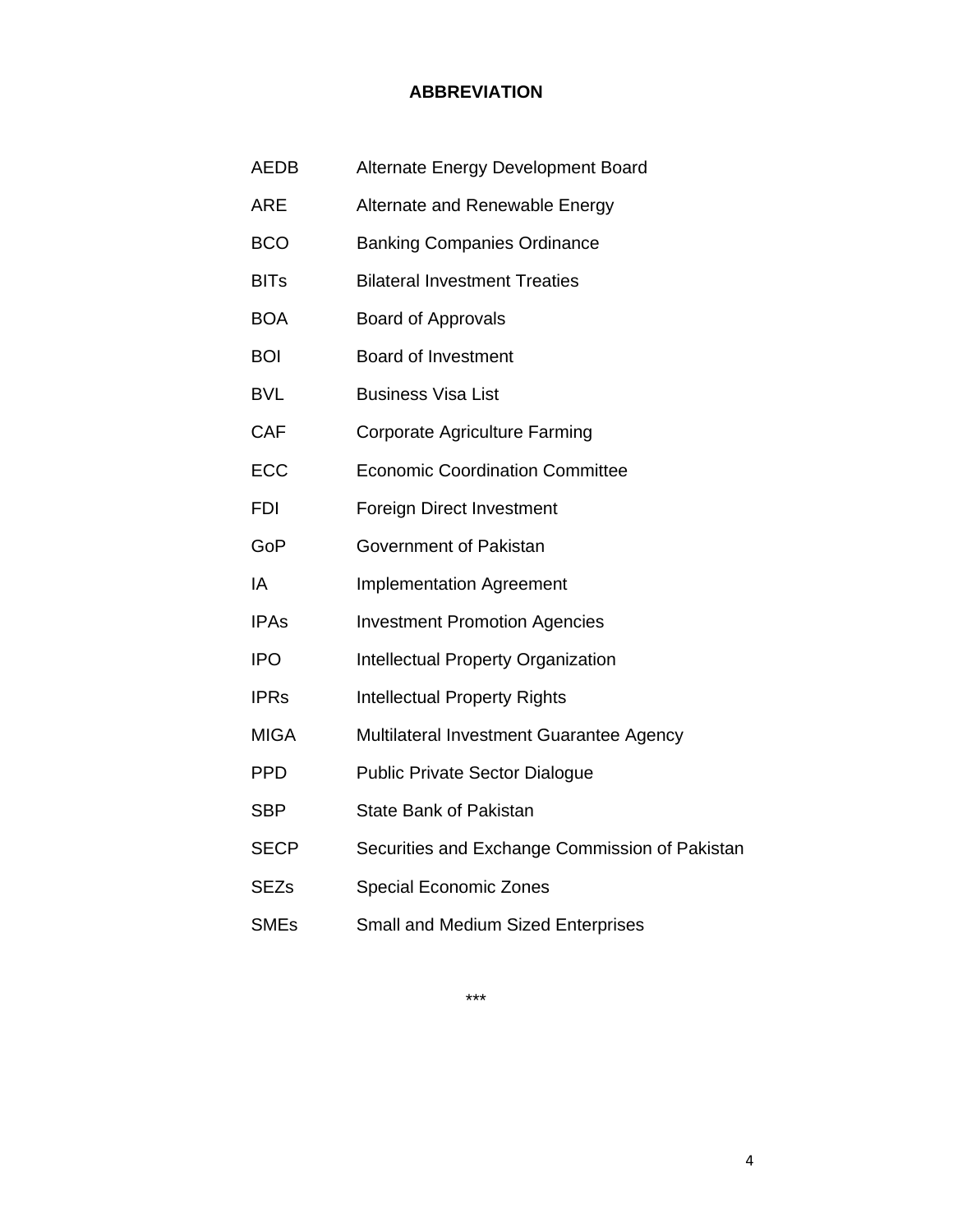# **I. INTRODUCTION**

**A distinguishing feature of the era of globalization is crossborder flows of foreign direct investment (FDI) and creation of production networks by multinational companies. During last decades investment liberalization has been the strongest driver of growth, giving a significant boost to economies in developed and developing countries. The global integration of economies and related gains is compelling. Around the world countries are adopting liberalized policies to attract FDI.** 

# **1.1 Investment Liberalization in Pakistan**

**The first Investment Policy by Board of Investment (BOI) was given in 1997 which opened services, social, infrastructure and agriculture sectors for foreign and local investors. It was a major step forward for integration of Pakistan's economy into international markets as prior to this policy; foreign investment was restricted to manufacturing sector only. The 1997 Policy laid a solid foundation for the gains in FDI inflows experienced over the subsequent decade.** 

# **1.2 Evolutionary Enhancement of 1997 Investment Policy**

**Investment Policy 2013 is a logical evolutionary enhancement of the 1997 Policy. The new document reinforces the components of the old Policy, consolidates existing policies promulgated by the related line ministries, and introduces further liberalized policy along with futuristic strategic programs to implement the policy** 

**The revision of Investment Policy has been done keeping in view the global investment trends, regional trends and experiences, Pakistan investment data/ flows over time and present day economic challenges.** 

# **1.3 Goal of Investment Policy 2013**

**The goal of Investment Policy 2013 is to address and adjust economic priorities in the face of changing global scenario of economic slowdown coupled with domestic difficulties of power outages and continued pressure on economy due to war on terror. It is an endeavor to address the changed economic realities and to achieve the targets given in National Policy Document, Vision 2030.** 

**The Policy will be instrumental to achieve progressive increase in net FDI inflows of US \$ 2 billion in the first year then growing by about 25% in subsequent years taking it to US \$ 2.5 billion in 2014, \$ 2.75 in 2015 , \$ 3.25 in 2016 and \$ 4 billion in 2017 and thereafter at least \$5.5 billion per year.**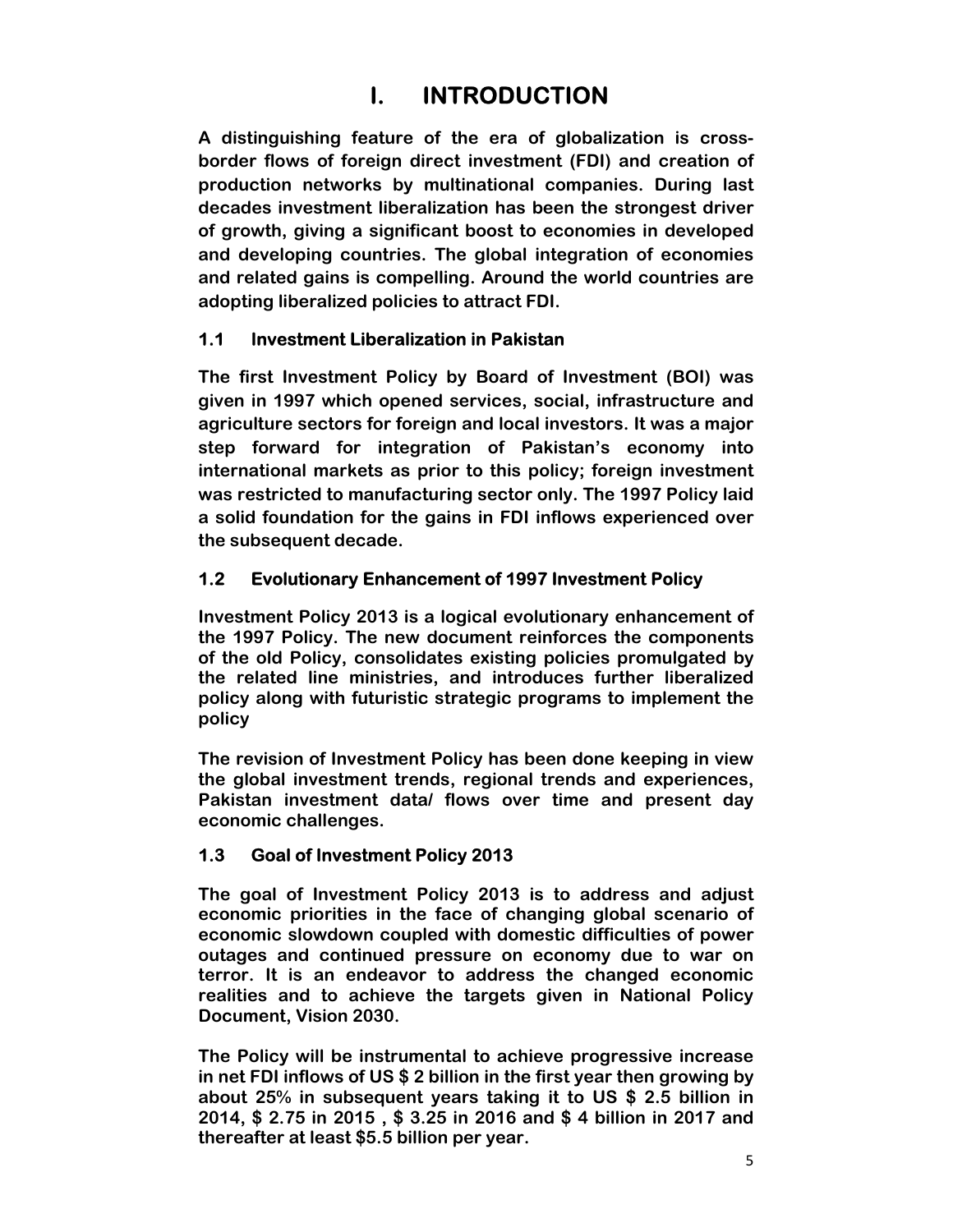**Assuming average annual GDP growth of 5%, the FDI stock would account for 20% of GDP, which is close to the current global average.** 

**The Policy has been designed to provide a comprehensive framework for creating a conducive business environment for the attraction of FDI. For implementation of the policy, FDI Strategy for Pakistan, 2013-2017, outlining a detailed plan for structuring the platforms has been dovetailed with it.** 

**The Policy 2013 is supported by FDI Strategy for 5-year (2013- 2017), outlining enhanced facilitation procedures and role of BOI as one-window-operation.** 

## **1.4 Guiding Principles**

**Following basic principles provide theme of the Policy** 

- **a) Reducing the cost of doing business in Pakistan,**
- **b) Reducing the processes of doing business,**
- **c) Ease of doing business with creation of industrial clusters and Special Economic Zones,**
- **d) Linkages of trade, industrial and monetary policies for greater convergence.**

#### **1.4 (a) Reducing the cost of doing business in Pakistan**

**To facilitate market entry of Small and Medium Sized Enterprises (SMEs) steps have been taken to reduce the cost of doing business (money and time) SBP and SECP have removed equity caps on Banking and non-banking financial services.** 

**BOI has under taken an incremental process aiming at to reduce cost of doing business. Investment opportunities and information vital to start business in Pakistan and online visa registration has been introduced.** 

## **1.4 (b) Reducing the processes of doing business (one-window operations)**

**BOI is moving towards one-window operations. The aim is to offer constructive policy parameters for removing unnecessary regulations (deregulation) and minimizing the cost to business by necessary regulations (streamlining). Creation of Special Economic Zones (SEZs) is a step towards this direction.**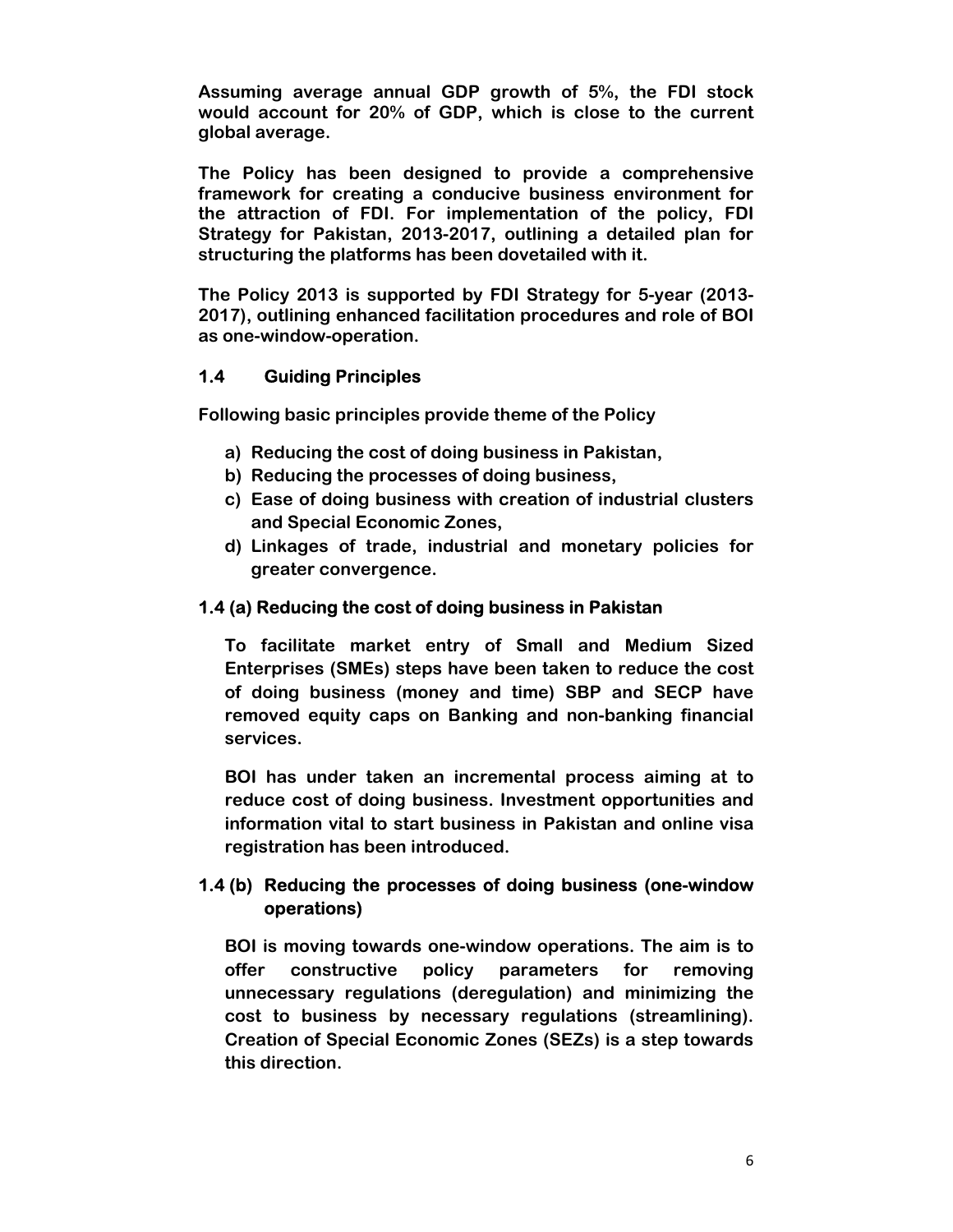#### **1.4 (c) Ease of doing businesses with creation of industrial clusters and Special Economic Zones (SEZs)**

**World over, SEZ has contributed towards national economies. The phenomenal economic development in the neighboring countries is motivating. Introduction of industrial clusterization with promulgation of SEZ Act 2012, BOI has endeavored to establish forward and backward linkages in the market with supply chain availability. Adequate business infrastructure coupled with BOI one window facilitation services will make doing business easy and more profitable** 

## **1.4 (d) Linkages of trade, industrial and monetary policies for greater convergence**

**Linkages of macro and micro economic policies will bring all stake holders: Line Ministries, Provincial Governments, Regulators and other relevant Departments in unison for greater convergence on important nation public policy agenda. This will enhance transparency, predictability and consistency in the system.** 

# **1.5 Creation of Special Economic Zones throughout the Country**

**The Guiding Principles necessitate the provision of setting up of SEZs throughout the country to meet global competitiveness effectively and efficiently. The law to establish SEZs has been promulgated which is the capstone of the Investment Policy 2013. The incentives and exemption granted for creation of these industrial clusters are beyond the political divide being protected by law and cannot be withdrawn. The SEZ will play a pivotal role in the socio-economic development of the country as has been witnessed in case of China, Malaysia, Thailand and in other courtiers. Pakistan though was the first country in the region in offering a liberal and market oriented investment regime, but lagged behind in creation of such cost effective and efficient industrial clusters.** 

**Therefore, the challenge was primarily to redraw national policy and, do investment architecture in a manner that would create a more conducive environment for generation of economic opportunities and promotion of FDI in the country. BOI, after undertaking, a benchmarking study of the best practices in SEZs in regional countries developed a policy framework for SEZs in Pakistan.**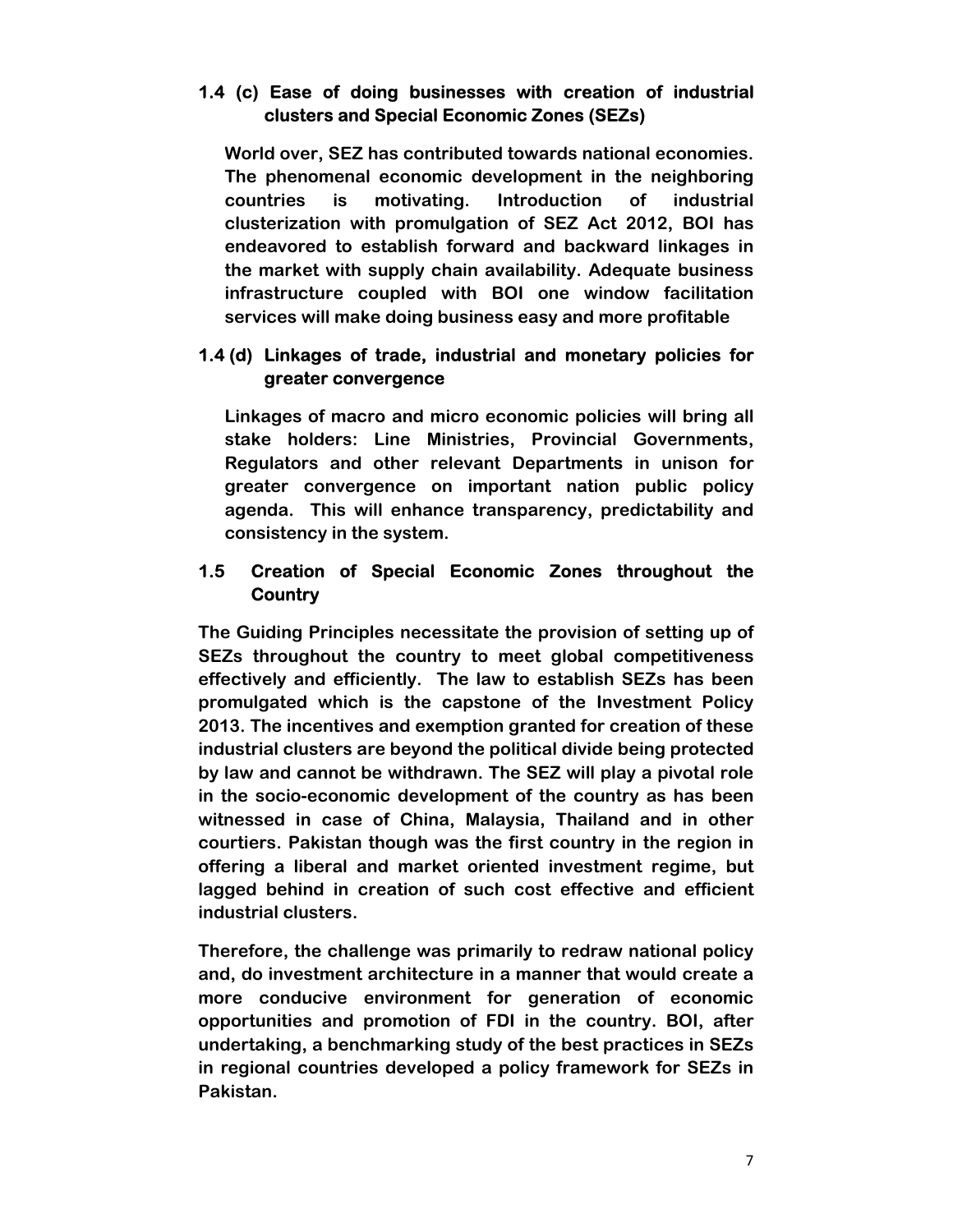## **1.6 Approach of the Investment Policy**

**The current policy document is designed to align Federal Policy for foreign Investment to further easing out all sectors for foreign and domestic investors through specific interventions for ease of doing business with reduced processes.** 

#### **a) From comparative advantage to competitive advantage**

**Strategically located between the Middle East, East Asia, Central Asia, and South Asia, Pakistan has a great potential to become regional trade and investment hub with more connectivity through land, sea, and air routes.** 

**The country has a large and growing domestic consumer market, which could become a powerful draw with enhanced buying power parity and can skilled and semi skilled work force. There is no dearth of abundance of natural resources. Vast tracks of agricultural land can make Pakistan the food basket of the region.** 

**The Policy thereby has a forward looking and out-reach approach and thereby designed to keep "what an investor looks for" in a preferred investment location;** 

- **Level of relative risk including economic, political, currency, and natural disaster;**
- **Market access including size of local market and access to international markets;**
- **Cost/availability/quality of inputs including land, labor, raw materials, components, energy, and taxes;**
- **Connections to global transportation and communication networks – includes time, cost, reliability of sea, road, rail, and communications; and**
- **Openness of regulatory regime includes approvals process, regulations, and rule of law.**

**The Policy seeks to remove obstacles and impediments for foreign and domestic investment while instituting supporting programs that can put Pakistan's investment environment on a more level ground with its international competitors.** 

#### **b) Intergovernmental and Interagency Context**

**The Investment Policy takes a horizontal approach to improving the underlying investment climate in Pakistan. Policies governing investment in all sectors are equally liberal and favorable towards investor and conditions in specific sectors are applicable to all investors, domestic and foreign. Investment and sectoral policies are in tandem and does not differentiate between the two. Policies for sector verticals promulgated by various related economic ministries are transparent. BOI**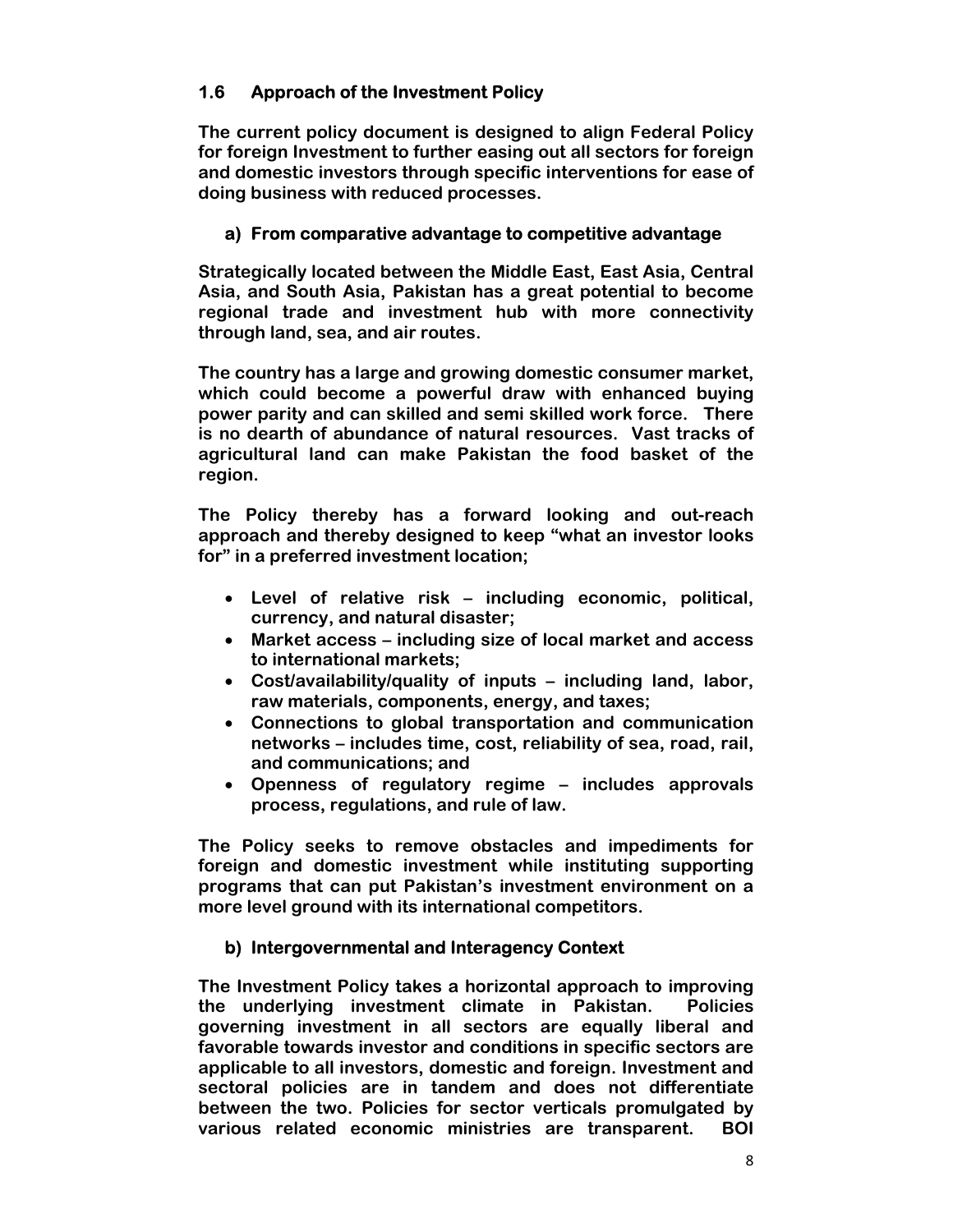**coordinates with all stake holding ministries so that investors get timely, accurate and quality information.** 

**The New Growth Framework launched by the Planning Commission focuses on four areas that intersect closely with the Investment Policy:** 

- **Productivity Increased factor productivity is important for attracting foreign investors into Pakistan; conversely, the presence of foreign investors will play a large role in increasing productivity by introducing new technologies and management practices.**
- **Better governance Improved public service delivery is required to attract and allow investors to succeed in Pakistan. Reducing interventions that distort markets will also create space for investors to enter and thrive as will the streamlining of regulations, laws, and enforcement.**
- **Competitive markets Foreign companies, like all companies, should be able to enter and exit the market as freely as possible without overly burdensome regulation or distortive policies.**
- **Innovation and entrepreneurship Foreign investors bring valuable experience and resources to spur innovation and entrepreneurship. Their presence in the market also creates competitive pressures that spur innovation from domestic firms.**

**The BOI is working closely with the Planning Commission, Provincial Governments and all other Ministries & Departments to ensure that there is a mutual feedback loop so that conditions are improved to attract foreign investment and investment is leveraged to achieve the national growth objectives.** 

**The Investment Policy has been prepared in consultation with all relevant ministries and agencies at the federal and provincial levels. Input from the Private Sector was also taken to make document a comprehensive one.**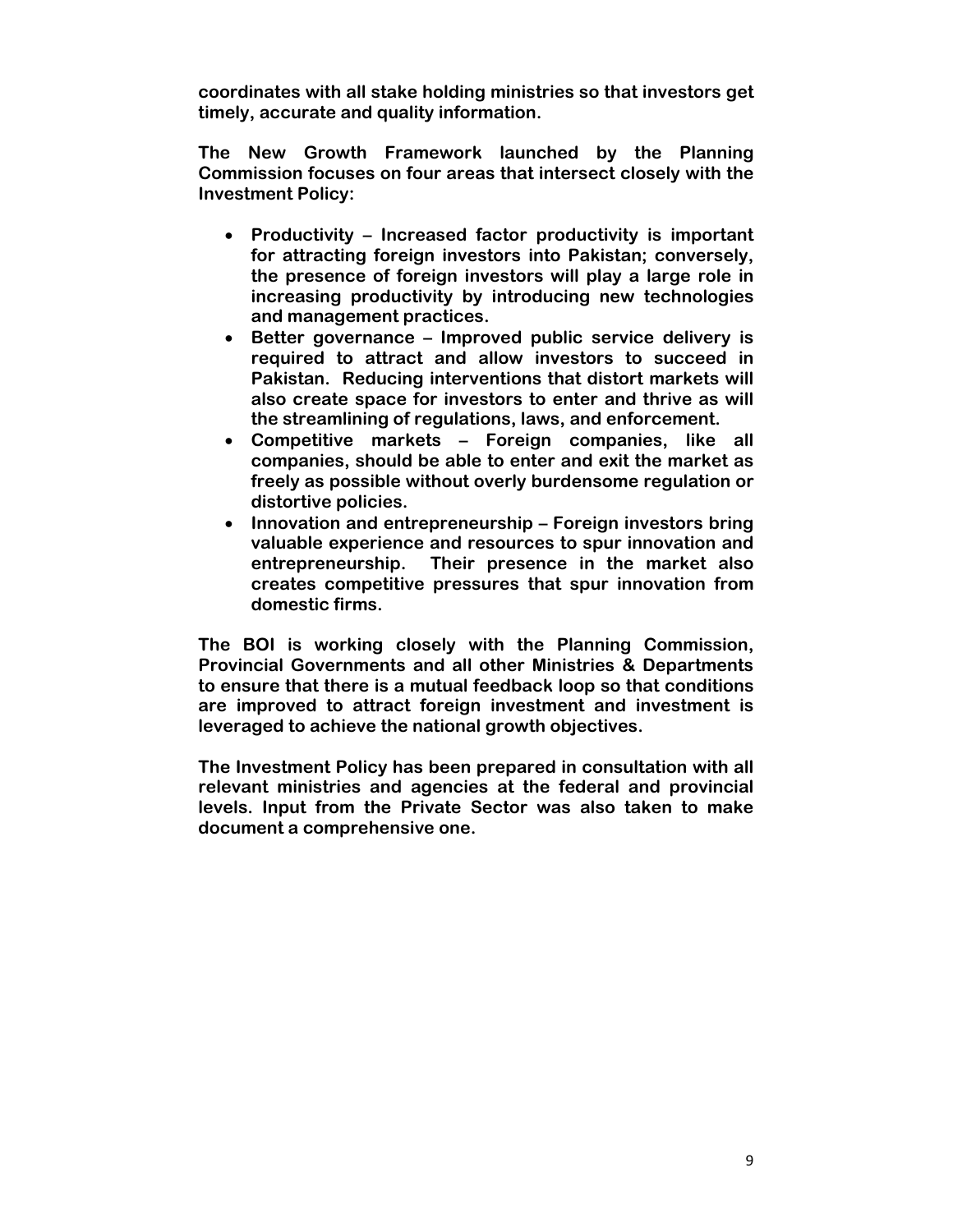# **II. LIBERAL INVESTMENT REGIME**

**A fundamental issue for foreign investors is their freedom to enter a market and conduct business without burdensome restrictions. Historically, since 1997, Pakistan has established and maintained an open investment regime, which serves as a strong advantage compared to regional competitors.** 

**In order to increase its competitiveness as an investment destination, the Investment Policy 2013, maintains the open policies and continues to expand the opening and liberalization process to all sectors and generalizes the policies across all sectors to have uniformity and openness across the economy.** 

#### **2.1 Free Entry for Foreign Investors:**

- **2.1.1 All sectors and activities are open for foreign investment unless specifically prohibited or restricted for reasons of national security and public safety.** 
	- **a) Specified restricted industries include arms and ammunitions; high explosives; radioactive substances; securities, currency, and mint; and consumable alcohol.**
- **2.1.2 There is no minimum requirement for the amount of foreign equity investment in any sector.**
- **2.1.3 There is no upper limit on the share of foreign equity allowed, except in specific sectors including airline, banking, agriculture and media.**
- **2.1.4 Foreign investors in any sector shall at any time repatriate profits, dividends, or any other funds in the currency of the country from which the investment was originated. As per clause 6 of the Foreign Private Investment (Promotion & Protection) Act 1976, and subject to procedural requirements set under the Foreign Exchange Manual 2002 of the State Bank of Pakistan.**

#### **2.2 Ease of Registration and Entry**

- **2.2.1 Pakistan has an open-admission system that does not require pre-screening and approval for entrants. However, foreign companies must fulfil the conditions of corporate registration under the Companies Ordinance, 1984.**
- **2.2.2 Foreign companies that are in compliance with the Companies Ordinance 1984, Competition Act 2010, and**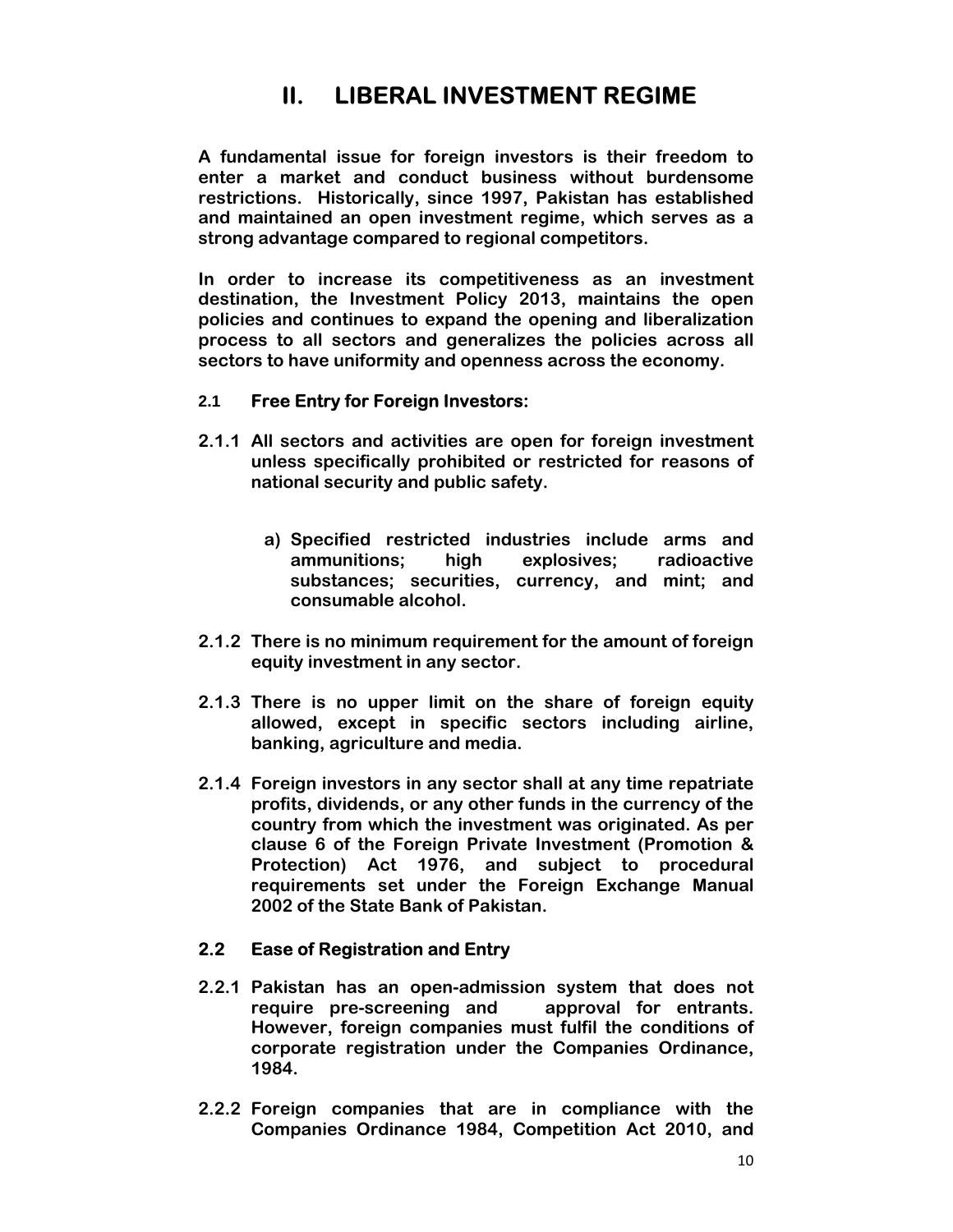**the laws of Pakistan do not require any separate approvals for their investments, with the exception of certain banking, finance, and insurance sectors as regulated by the SECP and State Bank of Pakistan. For Acquiring or Merging with a company operating within Pakistan are required to apply to the Competition Commission of Pakistan and also follow the procedures under the Companies Ordinance 1984.** 

- 2.2.3 The BOI has instituted an online registration<sup>1</sup> procedure **for foreign companies entering and operating in Pakistan. Registration serves as a notification to the Government of Pakistan of the presence of the investor and guarantees the investor to entitlements specified in the Investment Policy, but is not an approval mechanism. For rendering efficient services, BOI charges a nominal fee as well.**
- **2.2.4 Requirements for approvals of branch, representative, or liaison offices of foreign companies shall continue to be permitted by BOI. The application process will take seven weeks after giving other relevant agencies opportunity for consultation. If comments from agencies are not received within the allocated period, the application will be considered approved on a "no objection" basis. Approvals shall be granted for a period of maximum five years and renewals/ extensions shall be granted after fulfilment of all requirements involved in the rules and BOI will charge the fee charges on rendering of the services.2**
- **2.2.5 Permission for opening of branches of foreign banks will continue to be granted by the State Bank of Pakistan.**
- **2.2.6 Foreign investors shall be entitled to sell shares, transfer ownership, and de-register under Companies Ordinance 1984 and Banking Companies Ordinance 1962.**
- **2.2.7 Winding up of the companies takes place under Companies Ordinance 1984 and Banking Companies exit takes place under BCO 1962. SECP and SBP have further streamlined the process for filling of bankruptcy and liquidation.**

#### **2.3 Flexibility in Financial Procedures:**

**2.3.1 The BOI will work with the SBP, SECP and Ministry of Finance to open up and promote foreign investment in the insurance, banking and financial sectors.** 

 $1$  www.pakboi.gov

 $2$  ibid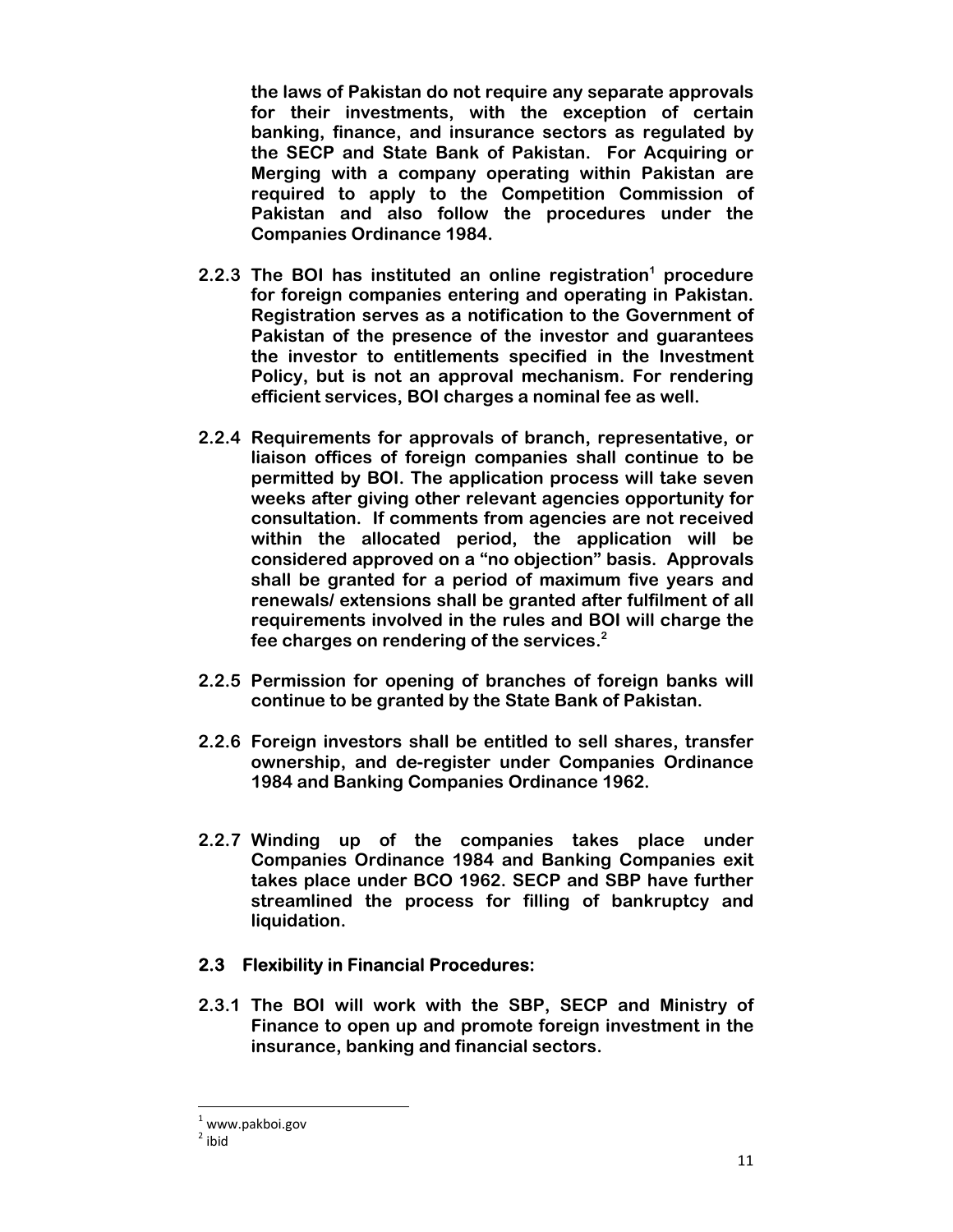- **2.3.2 SBP and SECP have relaxed equity caps for setting up of banks, life and non-life insurance business and for insurance brokerage companies to bring foreign and local investors at par.**
- **2.3.3 Foreign investors shall have the right to exchange the local currency into any other freely convertible foreign currency, subject to Foreign Exchange Regulations of SBP.**
- **2.3.4 There shall be no restrictions on the use of foreign private loans within three major loan categories as defined in SBP Foreign Exchange Manual 2002 or the debt-to-equity ratios used to finance the foreign investment projects. The use of the funds if received from foreign loans shall be extended to any purpose, not limited to imported plant and machinery.**
- **2.3.5 Foreign Investors in all sectors shall be allowed to access domestic borrowing subject to prevailing rules/ regulations of SECP and SBP and observance to Debt-Equity ratio.**
- **2.3.6 Venture capital and private equity funds are regulated by the Private Equity and Venture Capital Fund Regulations, 2008 promulgated by the SECP. Foreign funds and fund managers are allowed to invest under these regulations.**

# **2.4 Flexibility in Land and Real Estate Procedures:**

- **2.4.1 Foreign investors shall be entitled to lease land without limitation under the rules & regulations of the concerned authority.**
- **2.4.2 There will be no limitation on the transfer of any land held by a foreign investor unless contractually specified in an agreement between the land holder and subject to the Federal or Provincial regulations.**
- **2.4.3 Restrictions on foreign real estate developers have been removed and now they will be subject to the same rules and treatment as domestic real estate developers.**

# **2.5 Agriculture Policy:**

- **2.5.1 The foreign investor is allowed to hold 60% stake in agriculture projects.**
- **2.5.2 For Corporate Agriculture Farming (CAF), foreign investor shall be allowed to hold 100% equity.**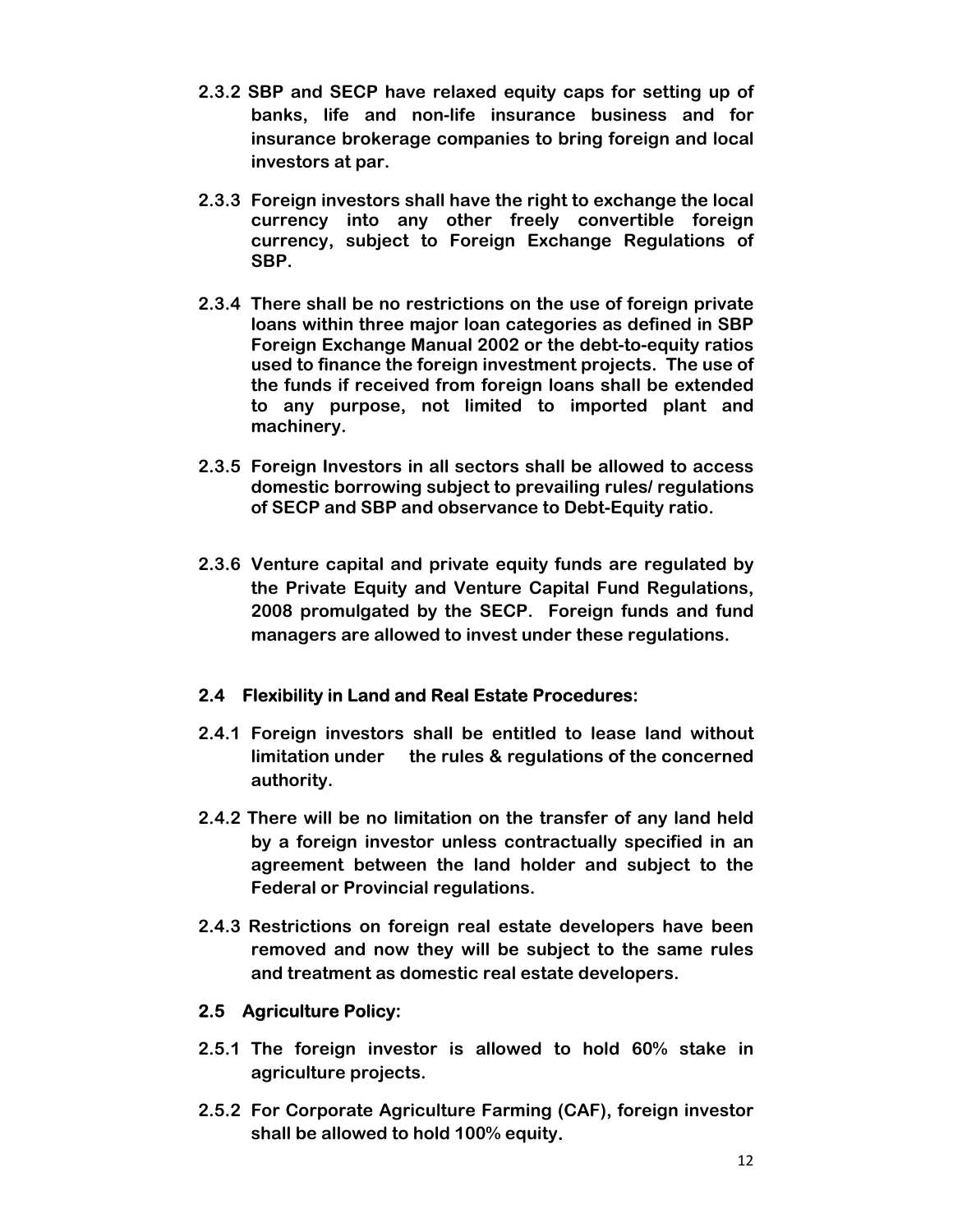# **2.6 Pioneer Industry:**

**2.6.1 Industrial Units bringing in technology for the first time that is not available in Pakistan shall be declared pioneer industry3 avail incentives at par with special Economic Zones (SEZs).** 

# **2.7 Sector Specific Policies:**

**2.7.1 The Investment Policy seeks to uniformly improve the conditions for investment across all sectors. It is necessary and prudent to promote or restrict activities in specific industries. To this extent, BOI is working closely with the relevant line ministries in Sectors like Infrastructure-Communication, Manufacturing (Textile, Food Processing, Consumer Goods, and Engineering), Energy, Mining & Exploration, Construction & Real Estate, Automotive, and Agriculture-Livestock-Dairies-Fisheries.** 

# **2.8 Small & Medium Sized Enterprises (SMEs):**

**2.8.1 BOI shall promote SMEs and their projects with a view to attract investment. To overcome constraints of domestic SMEs on availability of capital fund and pursuing their rights, a level playing field will envisage.** 

# **2.9 Alternate and Renewable Energy:**

- **2.9.1 Pakistan has significant potential in tapping alternative energy sources including geothermal, wind, solar, biomass, and bio fuels. The Alternative Energy Development Board Act, 2011 to develop policies, facilitate projects, and provide technical expertise in increasing the generation of alternative energy.**
- **2.9.2 The Alternative and Renewable Energy (ARE) Policy of 2011 is being developed by Alternative Energy Development Board (AEDB) as an update of the ARE Policy 2006. The policy has a goal of generating 5% of the country's power through ARE sources by 2030.The ARE Policy provides for incentives, tariffs, guarantees, and facilitation for investors in ARE.**
- **2.9.3 In view of the technology and know-how that foreign investors can bring to ARE projects, the BOI shall strengthen its cooperation with Ministry of Water & Power,**

 3 Details available websites of BOI and Ministry of Industries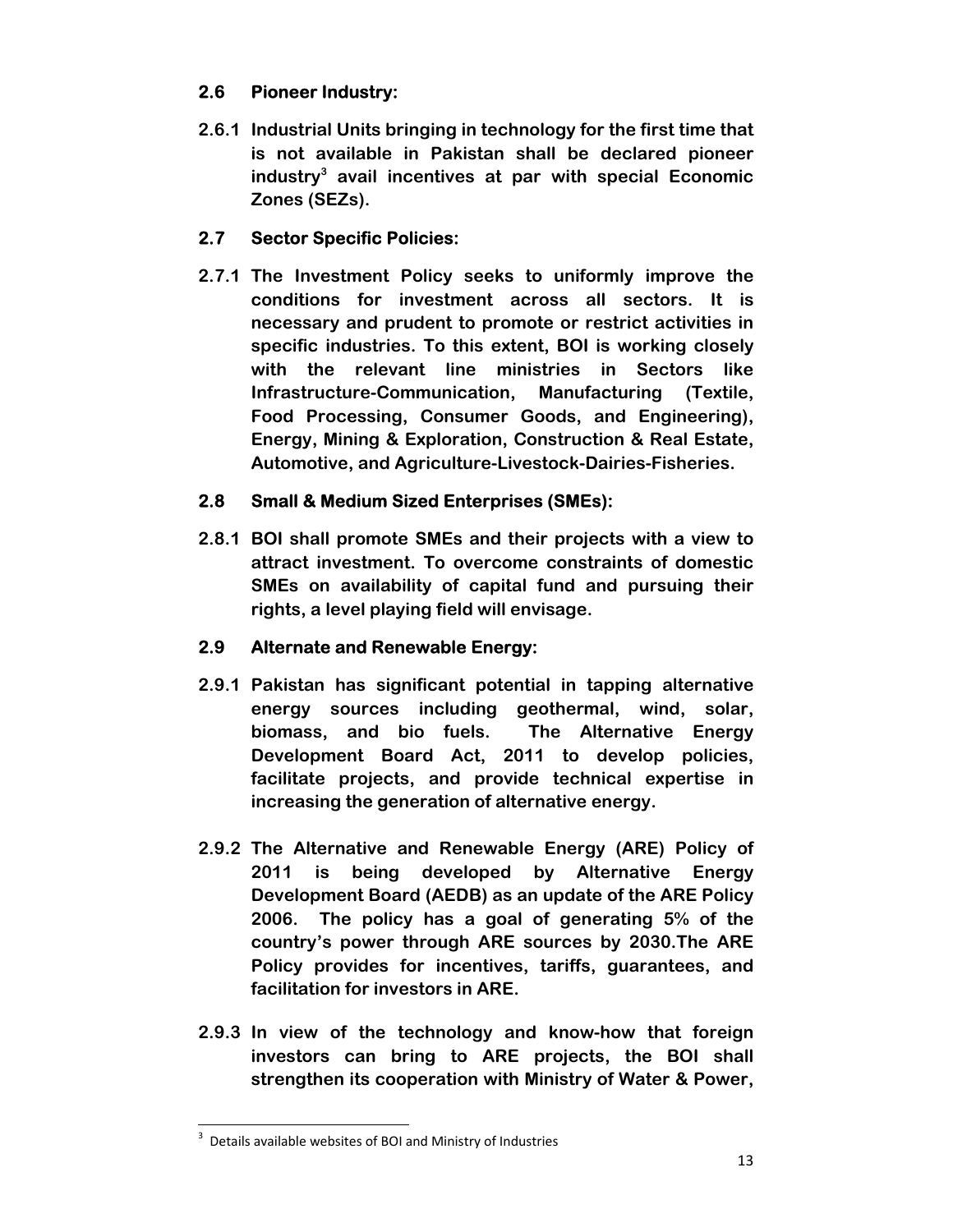**AEDB and other line ministries in respect to promoting and facilitating projects with foreign investors.** 

#### **2.10 Research and Human Resource Development:**

**2.10.1 BOI shall promote investment in research/ education and human resource development. BOI shall also support linkages between foreign investors and universities/ research institutes or design the training programs to introduce innovation and upgrade the skills of staff according to their needs.**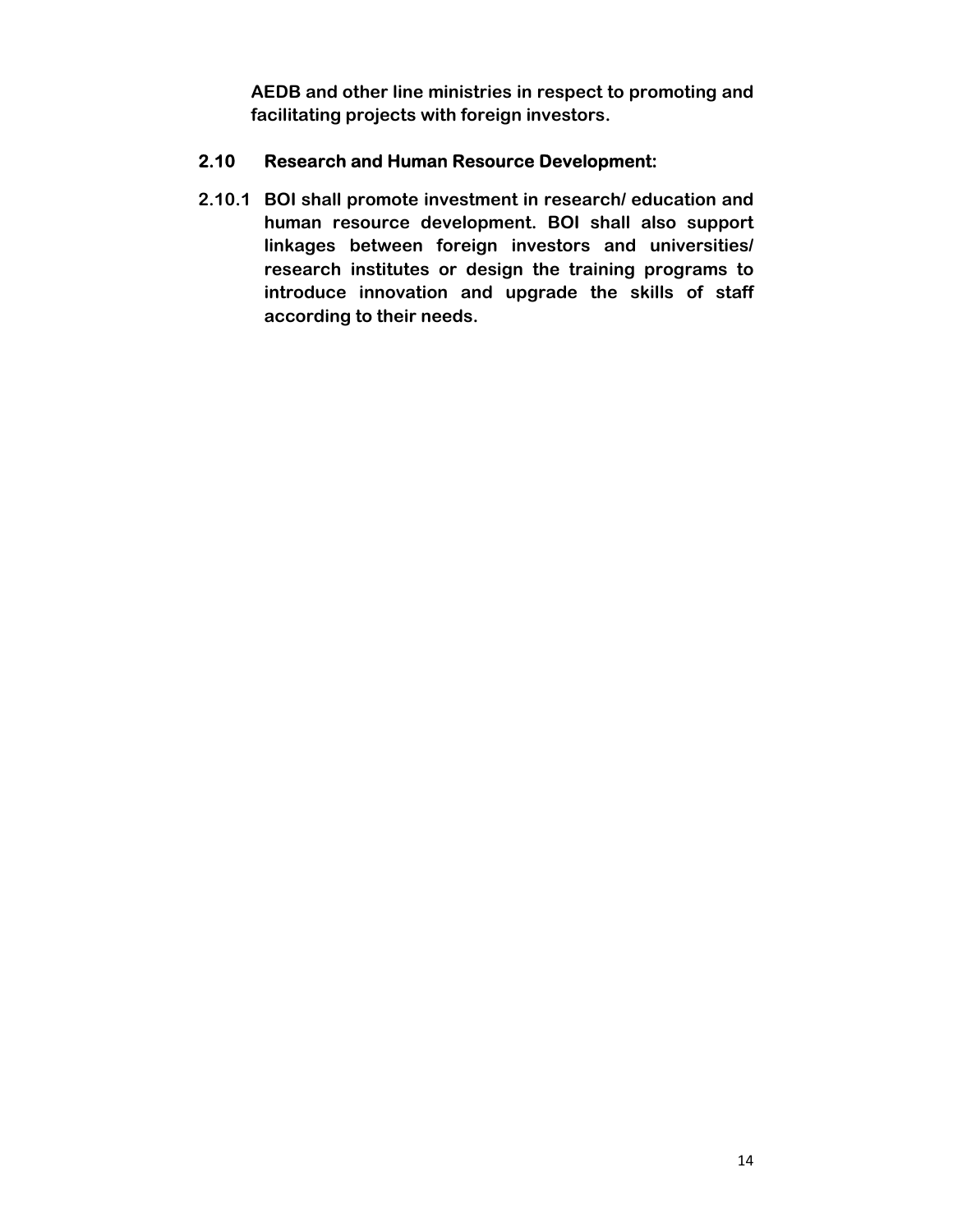# **III. INVESTMENT PROTECTION**

**The main consideration for foreign investors is their ability to protect their investments from risks. Investors avoid entering a market if risks are difficult to ascertain and mitigate.** 

**BOI is cognizant that the role of the government is to eliminate or reduce the level of risk and provide tools for to mitigate/ alleviate them. Though law and order and macro-level risks are difficult to control, there are many means for the government to create mechanisms for risk management. This can be achieved through assurance of basic rights of due process, enforcement of laws and contracts, and provision of security. Investment Policy 2013 reinforces the commitment to investors regarding security and safety of their investments.** 

## **3.1 Investor Rights:**

- **3.1.1 All foreign investors in relation to the establishment, expansion, management, operation, and protection of their investments shall be accorded fair and equitable treatment without discrimination. They shall have the right to due process of law as per the Foreign Private Investment (Promotion & Protection) Act 1976 and Protection of Economic Reforms Act of 1992.**
- **3.1.2 All foreign investors in relation to the establishment, expansion, management, operation, and protection of their investments shall be entitled to treatment "no less favorable" than that granted to national investors in like circumstances as per the Foreign Private Investment (Promotion & Protection) Act 1976 and Protection of Economic Reforms Act of 1992.**
- **3.1.3 Pakistan has signed<sup>4</sup> Bilateral Investment Treaties (BITs) with 47 countries, of which 26 are in force. A further 27 are under negotiations. Foreign investors look favourably upon the existence of a BIT between their home and host country as a means to have stronger protections of their investments. However, the existing BITs have been negotiated over a period of 50 years by various ministries and there are great inconsistencies between them, which create legal uncertainty for both investors and the government. BOI will develop a model text with assistance of Law & justice Division, which will ensure protection to investment on reciprocity basis and that model BIT will replace the existing to possible extent while all new BITs will be negotiated on new templates.**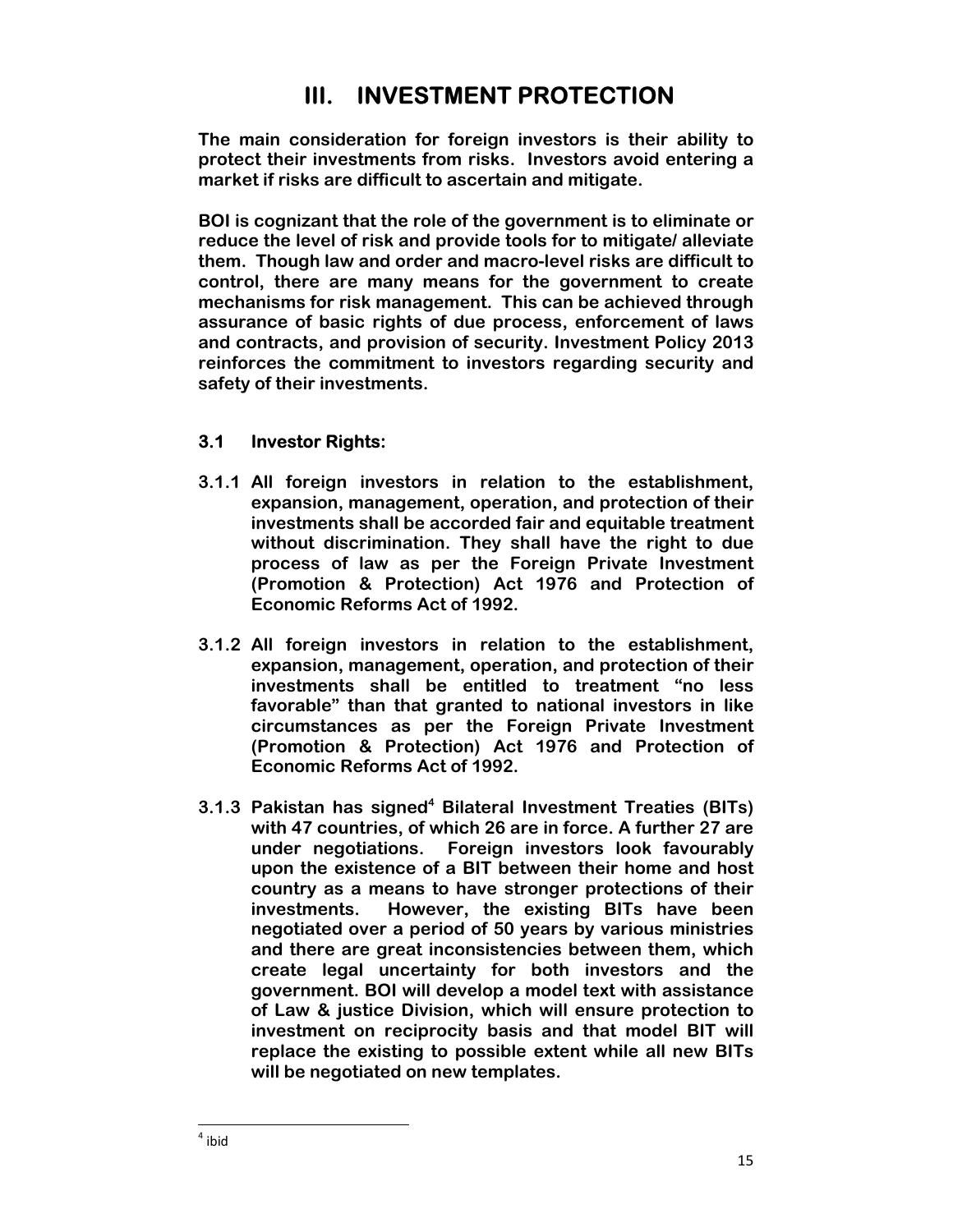- **3.1.4 PPIB has developed a security package consisting of an Implementation Agreement (IA) to be signed between the Government of Pakistan (GoP) and the project sponsors, a Power Purchase Agreement (PPA) to be signed between the power purchaser and the project sponsors and a Guarantee from the GoP backstopping the payment obligations of the power purchaser. This security package has already been approved by the Economic Coordination Committee (ECC) of the Cabinet. The aforesaid security/investment protection instruments are wellaccepted by the market and 12 power projects have been completed, utilizing the same.**
- **3.1.5 The Multilateral Investment Guarantee Agency (MIGA) of the World Bank provides guarantees and insurance for investors' projects in developing countries. Ministry of Finance and BOI will make sure that investors in Pakistan have cost effective access to these risk management products.**

#### **3.2 Right to due process of Law**

- **3.2.1 Commercial Arbitration Act 2011 has been promulgated that gives right to investors to go to Higher Courts. Recognition and Enforcement (Arbitration Agreements and Foreign Arbitral Awards) Act 2011 is also in place.**
- **3.2.2 An investor can go for international arbitration in case of disputes arising from an agreement if that provision is provided in the contract and after exhaustion of the local remedies for a period of 6-months.**

#### **3.3 Enhancement of Physical Security**

**3.3.1 The BOI, in coordination with Provincial Investment Promotion Agencies (IPAs) provides coordination for "airport-to-airport" security for foreign investors. To avail this service, registered foreign investors or bona fide potential investors shall make the request to the BOI with adequate notice and the details of the itinerary. The service includes coordination with local police for escort and advice on making secure lodging and transportation arrangements.** 

#### **3.4 Intellectual Property Rights Protection:**

**3.4.1 The Intellectual Property Organization (Cabinet Division) established in 2005 and has upgraded IPR policies.**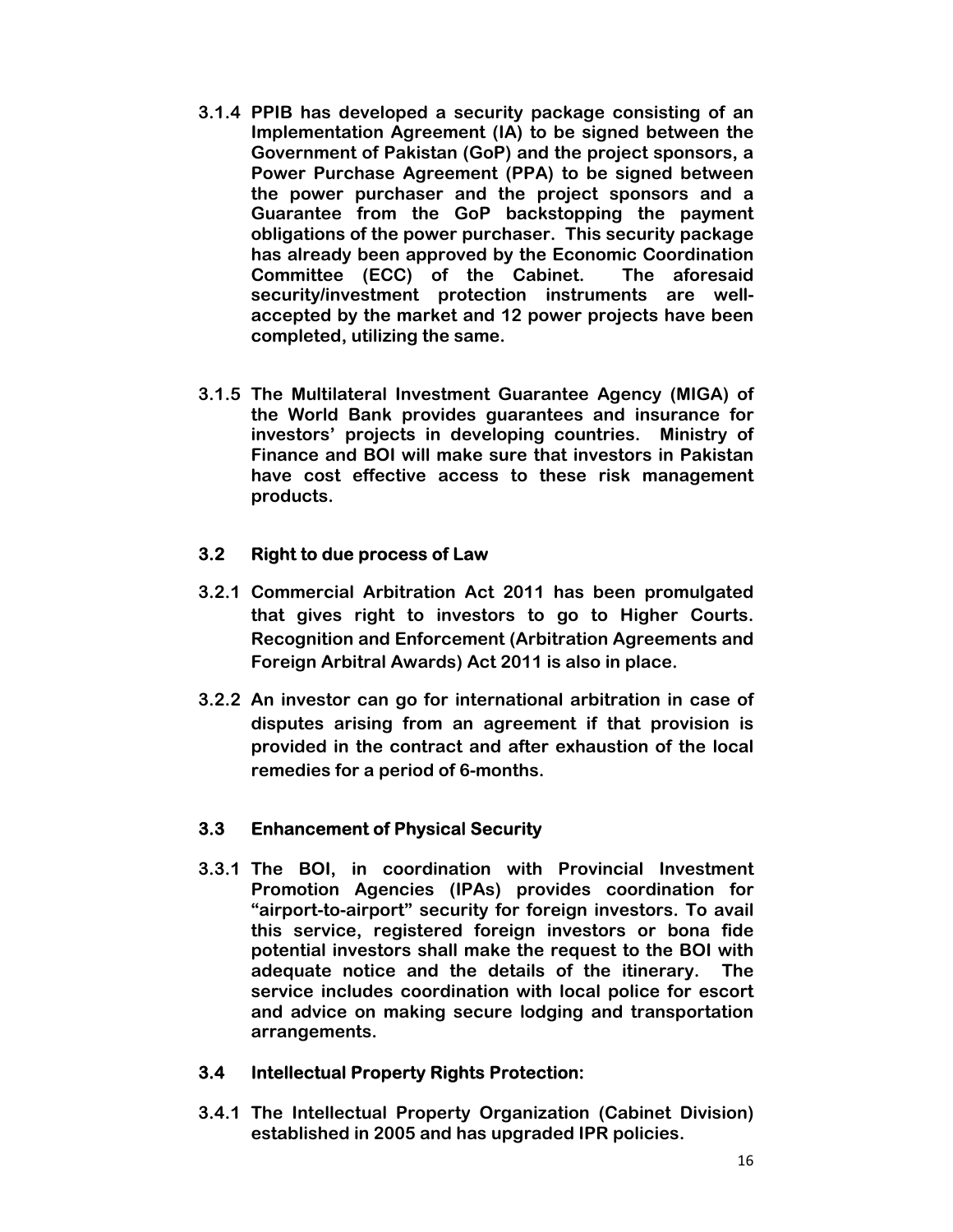- **3.4.2 Statutory penalties for violations are enhanced, particularly for copyright and patent infringements and other measures have been taken to enforce the policies.**
- **3.4.3 Recognizing the role of foreign investment in innovation, IPO will establish a window for facilitation with foreign investors. The foreign investment window would assist companies in obtaining patents, trademarks, and copyrights as well as respond on an expedited basis to requests for enforcement of infringements.**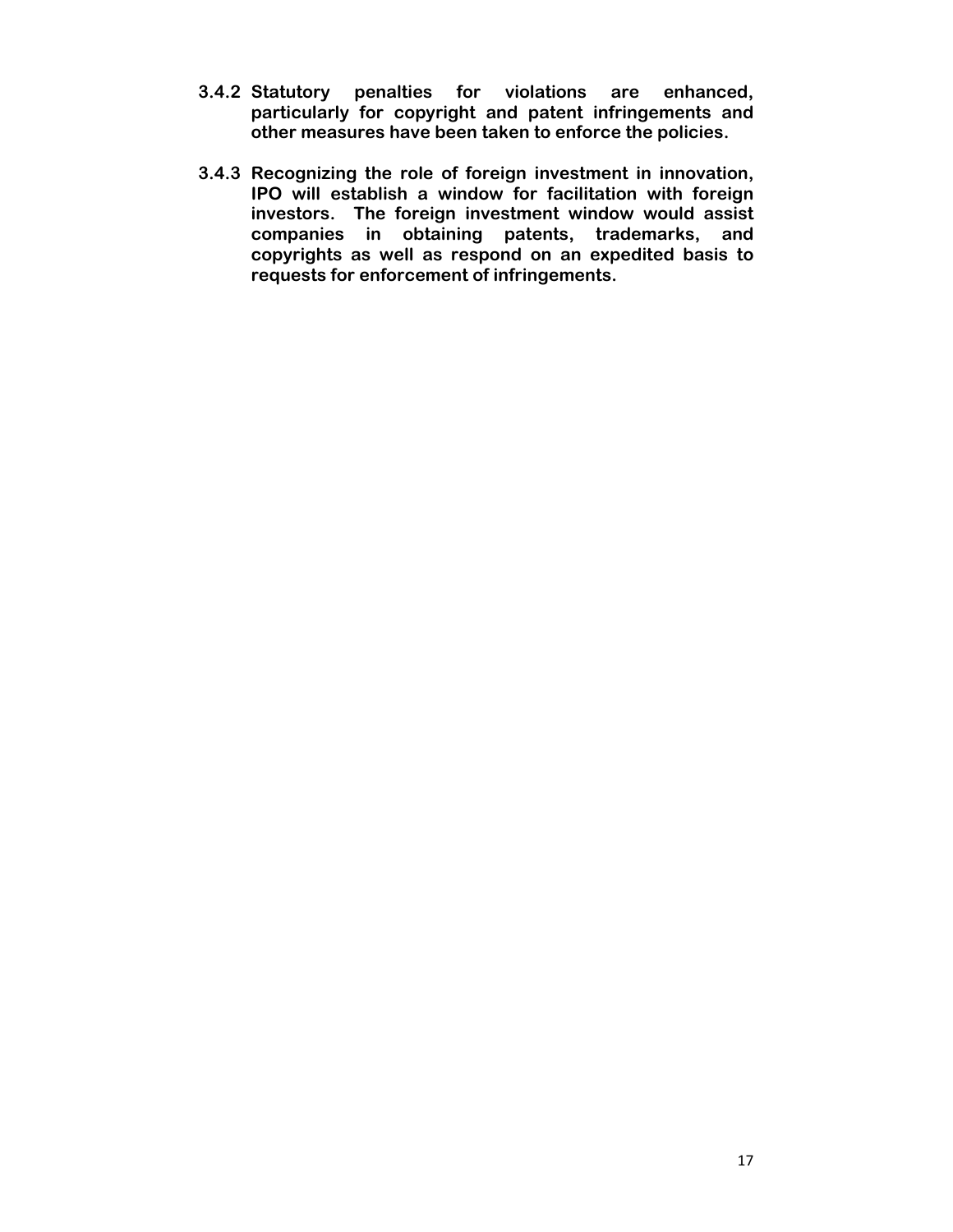# **IV. ESTABLISHMENT OF SPECIAL ECONOMIC ZONES**

**Special Economic Zones (SEZ) Act 2012, the center piece of Investment Policy 2013 will encourage industrial clusterization, and bring Pakistan on international economic radar offering liberal investment regime and adequate physical infrastructure. The investment and incentives will stand fully protected to stay through this Law5 . BOI will provide secretariat services to different approval forums for establishment of SEZ clusters in the country. Within the Zones, BOI will offer one- window – facilitation- services to investors. The SEZs will reduce the cost of doing business, enhance productivity and will help in economic development and poverty reduction.** 

# **4.1 SEZ Policy**

- **4.1.1 The SEZ policy approved by the Parliament is designed to stimulate the provision of industrial areas with quality infrastructure. The policy provides for incentives for developers and enterprises, transparent governance, and clear standards for compliance.**
- 4.1.2 SEZ rules and regulations<sup>6</sup> framed under clause 40 of the **SEZ Act 2012 are sets of standard procedures for implementation of the policy and ensure quality and quantity of investment in the Zones.**

# **4.2 Salient Features of SEZ Act 2012**

- **4.2.1 The SEZ Act that allows minimum of 50 acres to be qualified as SEZ and with no upper limits have following features;** 
	- **i. It extends to the whole of Pakistan and overrides other laws (anything contrary)**
	- **ii. The Government shall establish SEZs by itself, or in collaboration with private parties under various modes of collaboration including public- private partnership or accord recognition to the privately established economic activity zones as SEZ to be governed under this Act;**
- **iii. Board of Approvals (BOA) shall be headed by the Prime Minister of Pakistan with the Minister for Finance as the Vice Chairman and includes the Chief Minister of each Province, heads of economic Ministries, executive heads**

 $<sup>5</sup>$  ibid</sup>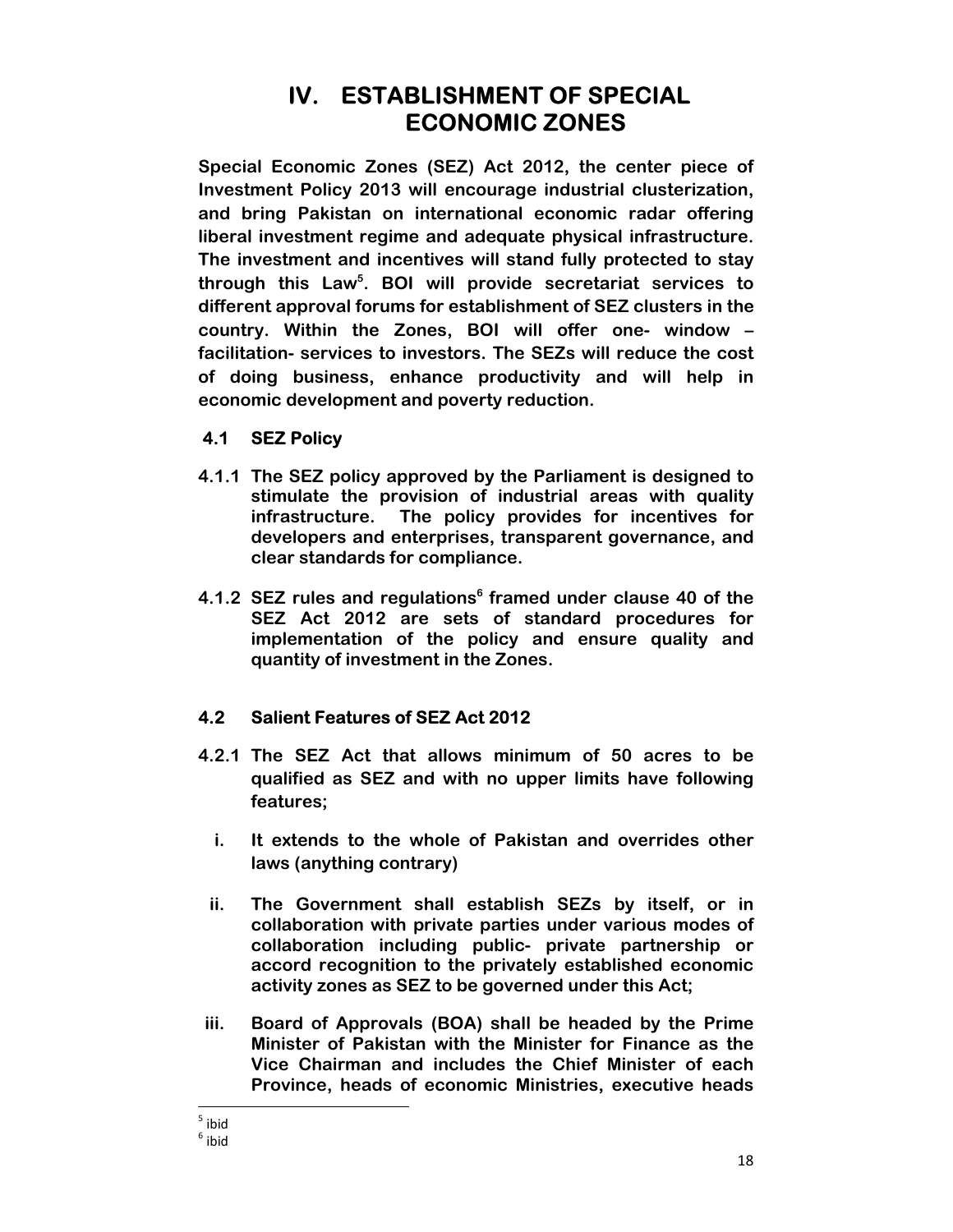**of the Provincial Investment Boards and representatives of Private sector;** 

- **iv. BOA may grant additional benefits to a Developer, Zone Enterprise, Region and Sector with respect to a particular SEZ, or to all or certain Zone Enterprises in a particular SEZ, Region and Sector if justified;**
- **v. Approvals Committee shall be chaired by the Chairman of the BOI and comprises of the representatives of the Federal/ Provincial economic Ministries, Private sector representatives;**
- **vi. Every Province shall have its own SEZ Authority which shall be a legal entity headed by Chief Minister or a person nominated by the Chief;**
- **vii. Any Existing Zone at its desire may apply to the SEZ Authority in which they are located to become eligible for SEZ but can avail only one set of incentives;**
- **viii. Incentive / exemptions once granted to SEZ clusters, SEZ Developers and Zone Enterprises cannot be withdrawn.**

#### **4.3 Incentive/ Exemption/ Policy Package**

- **a) Zone developers and Zone Enterprises to have duty free import of capital goods for establishment, maintenance of Zones and projects therein.**
- **b) Income tax exemption for Zone Developers and Zone Enterprises for a period of ten years.**
- **c) All utilities and infrastructure till zero point of the Zone.**
- **d) Captive power generation allowed to zone developers, and excess can be sold.**
- **e) One -Window -Facilities by BOI**
- **f) Dry Ports Facilities**
- **g) Security arrangements by the provincial government**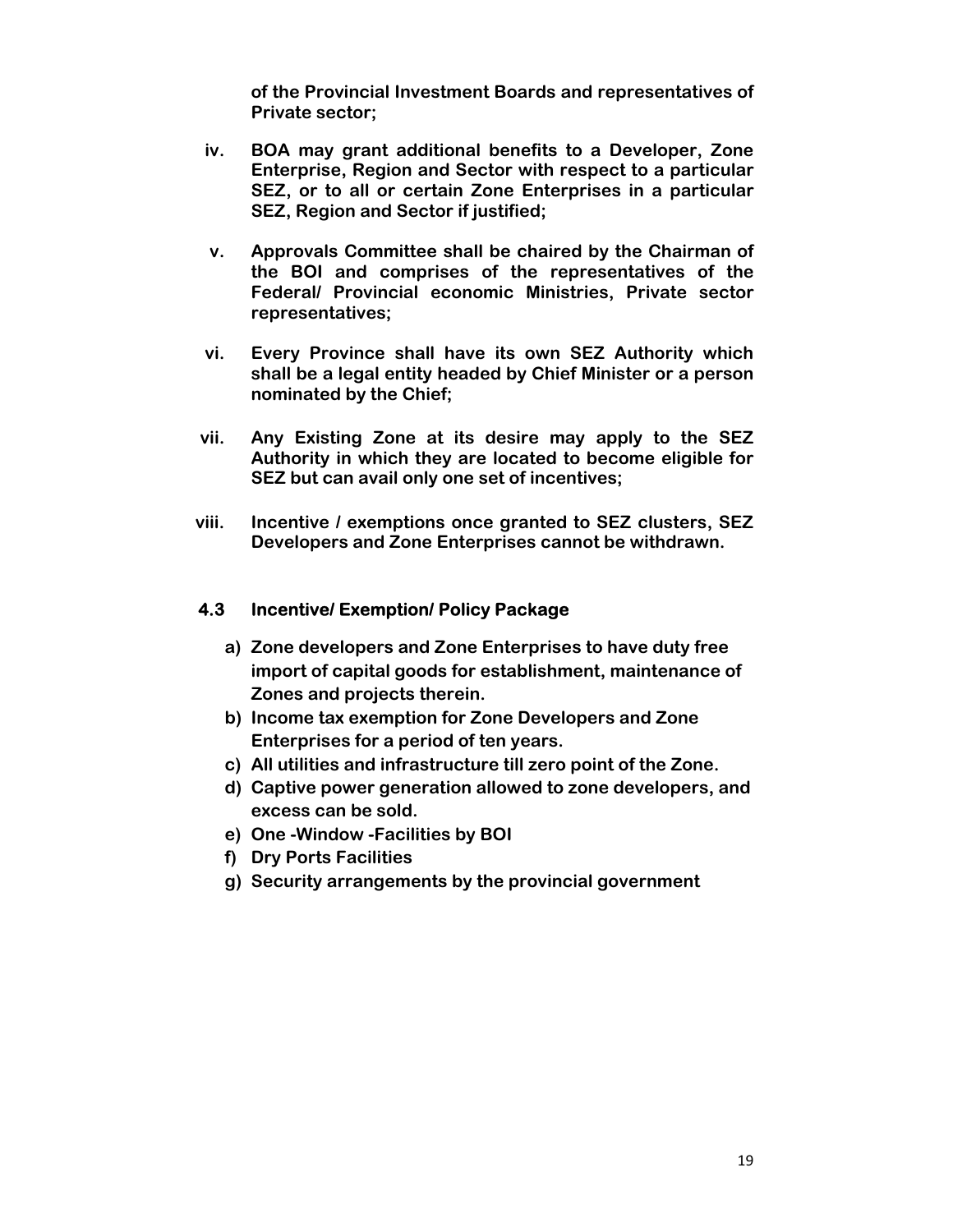# **V. FACILITATION**

## **5.1 Visa Facilitation**

**Easy access to counselor services plays an important role in investment attraction. Pakistan has adopted a comprehensive and investor friendly visa policy7 .** 

- **5.1.1 Pakistan Missions abroad are authorized to grant five years validity (multiple entry) visa within 24 hours to businessmen of 69 countries of Business Visa List (BVL), with the duration of each stay restricted to three months on production of required documentation. Allowed documentation will be expanded to include invitation from Pakistani companies, BOI, or Provincial IPAs.**
- **5.1.2 Visa-On-Arrival for 30 days validity and stay will be given to the businessmen of 69 countries of Business Visa List (BVL) mentioned above on production of any of the documents as for entry business visa by Missions for businessmen.**
- **5.1.3 Pakistan Missions abroad are also authorized to grant Work Visas to foreign technical and managerial personnel as defined by BOI for the purpose of imparting technical know-how and skills to the local population. The duration of work visa is one year and extendable on yearly basis. As per Visa Policy cases of grant or extension of Work Visas and conversion of Business Visas to Work Visas are processed within 4 weeks by BOI.**
- **5.1.4 All foreigners who have been issued work visas shall be exempt from registration with the police, except for nationals of countries on the negative list.**

# **5.2 Pakistani Diaspora**

**5.2.1 BOI has established a dedicated cell to facilitate and support Pakistani Diaspora in their efforts to invest in the country.** 

#### **5.3 Women Entrepreneurs**

**5.3.1 BOI is cognizant of role of women in economic development of Pakistan and offers support and encouragement to Women Entrepreneurs and their Associations to do successful business.**